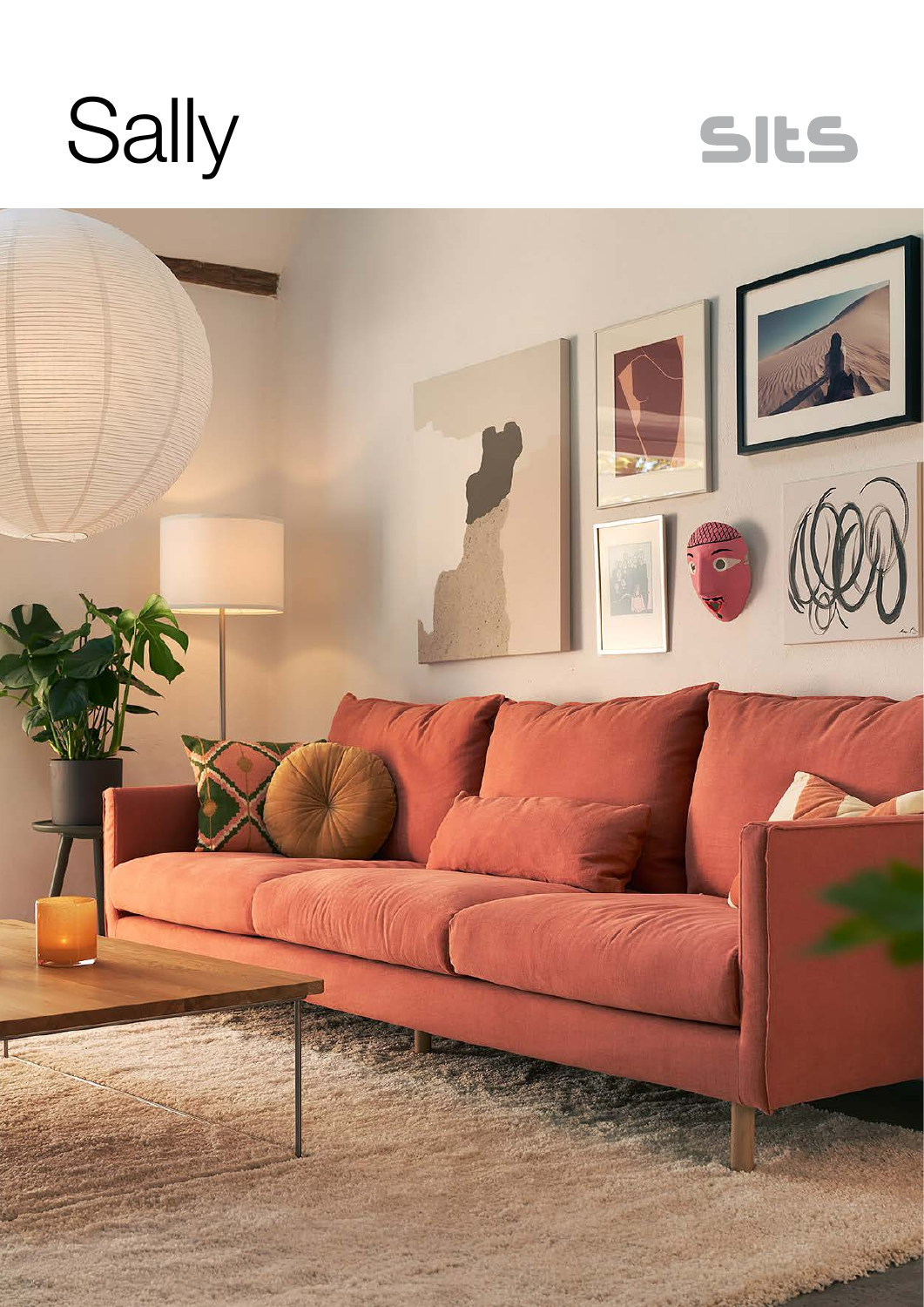

Drawing show combinations with armrest II. Combinantons with other armrest are properly longer or shorter in width. All elements in loose cover with velcro are with french stitching on the armrest.

#### loose cover elements



### loose cover elements with velcro

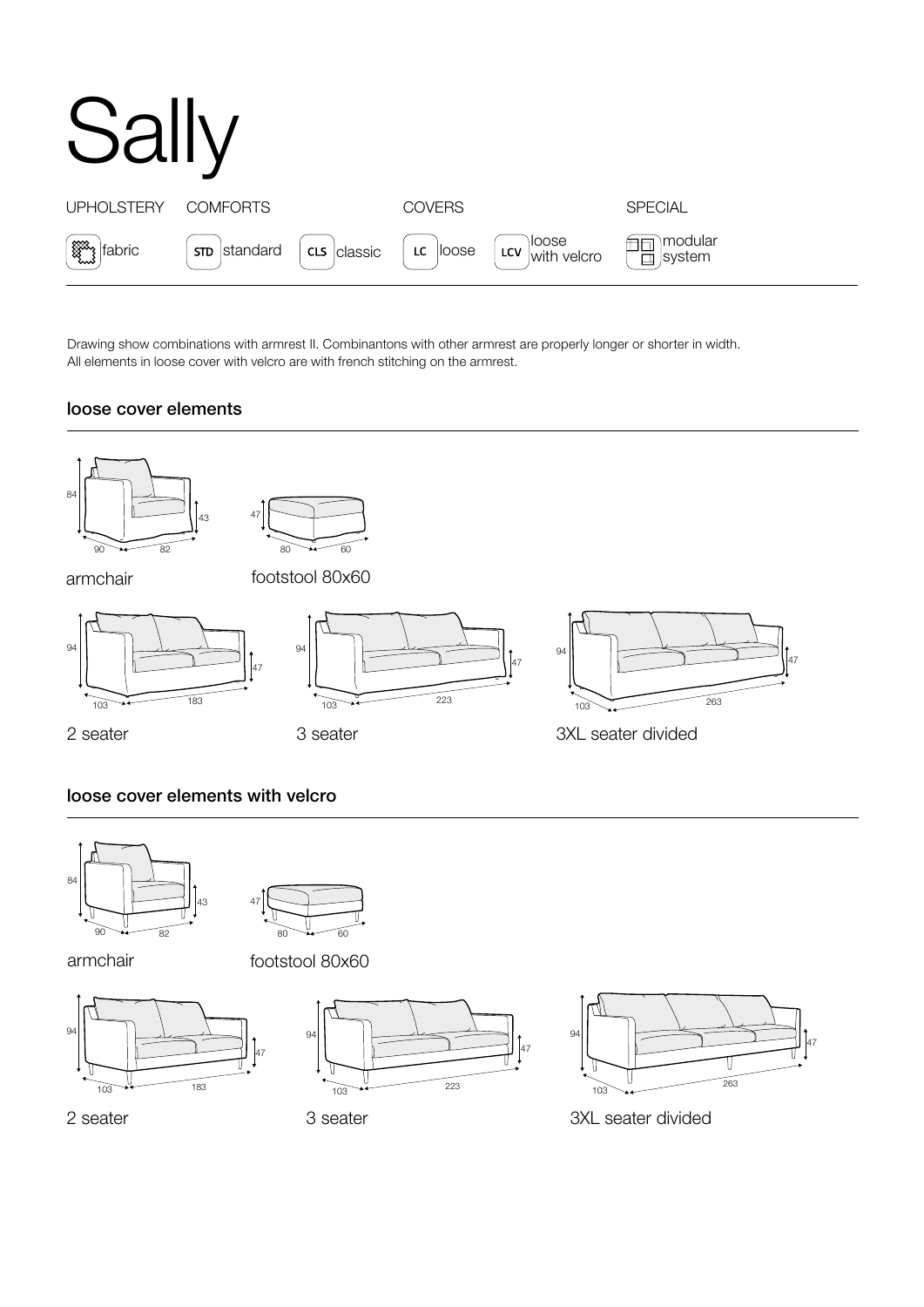

set 1 right 2 seater left / or right + divan right / or left



#### set 3





set 5 3 seater left / or right + corner 90˚ + 3 seater right / or left

# modular system



## elements of the modular system loose cover elements



2 seater left / or right



3 seater left / or right



2 seater without armrests



3 seater without armrests



set 2 right 3 seater left / or right + divan right / or left



set 4 right 2 seater right/ or left + corner 90 + 3 seater left/or right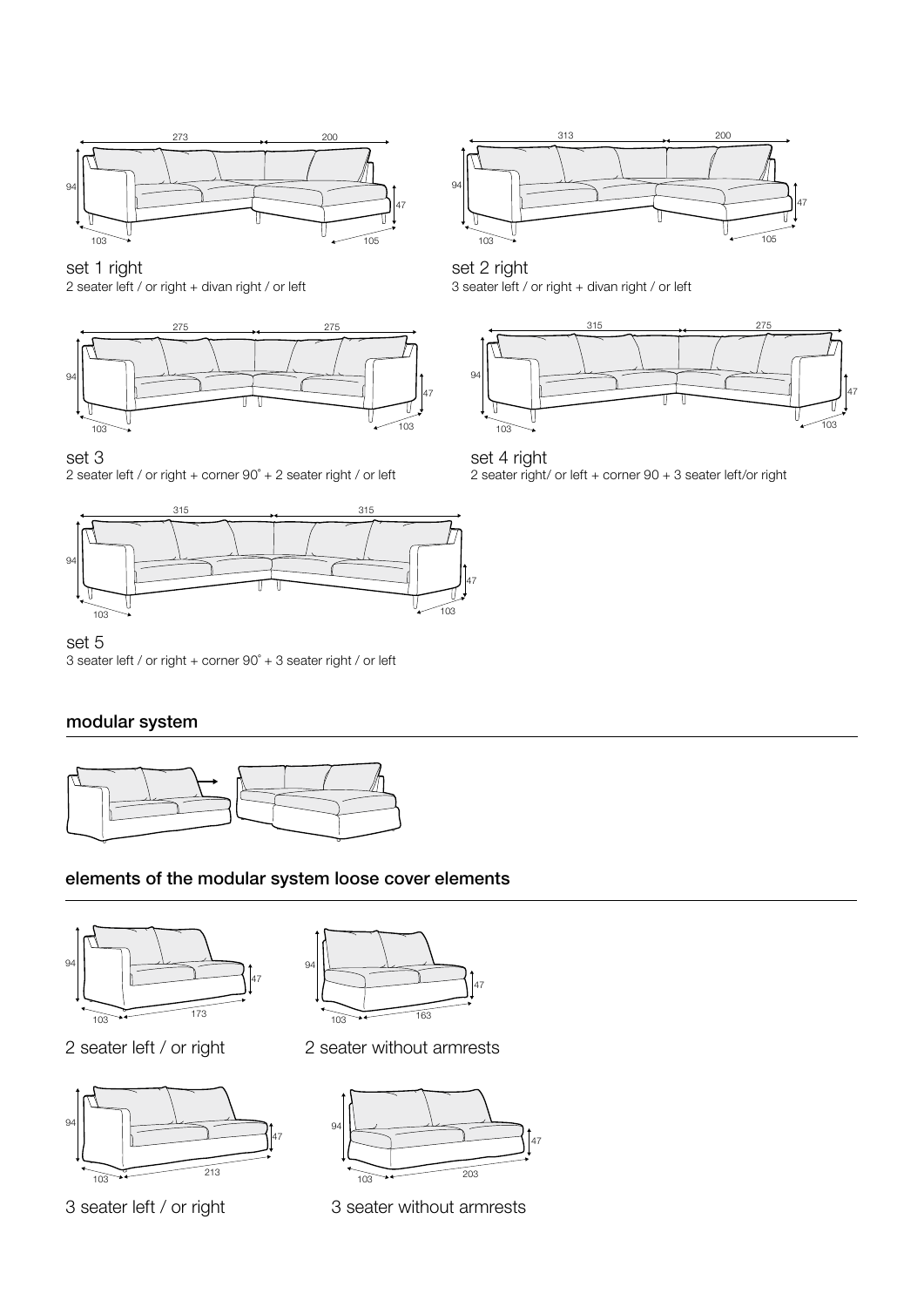

divan right / or left

corner 90˚

 $94$ 

 $\overline{9}$ 

# loose cover elements with velcro



2 seater left / or right



3 seater left / or right



divan right / or left

# extra dimensions



depth of armchair seat

64  $\overline{50}$   $\overline{64}$   $\overline{64}$   $\overline{64}$   $\overline{70}$ 

depth of sofa seat



 $102 - 102$ 

corner 90°

depth of armchair seat without cushions

85

depth of sofa seat without cushions





47

47

3 seater without armrests

47